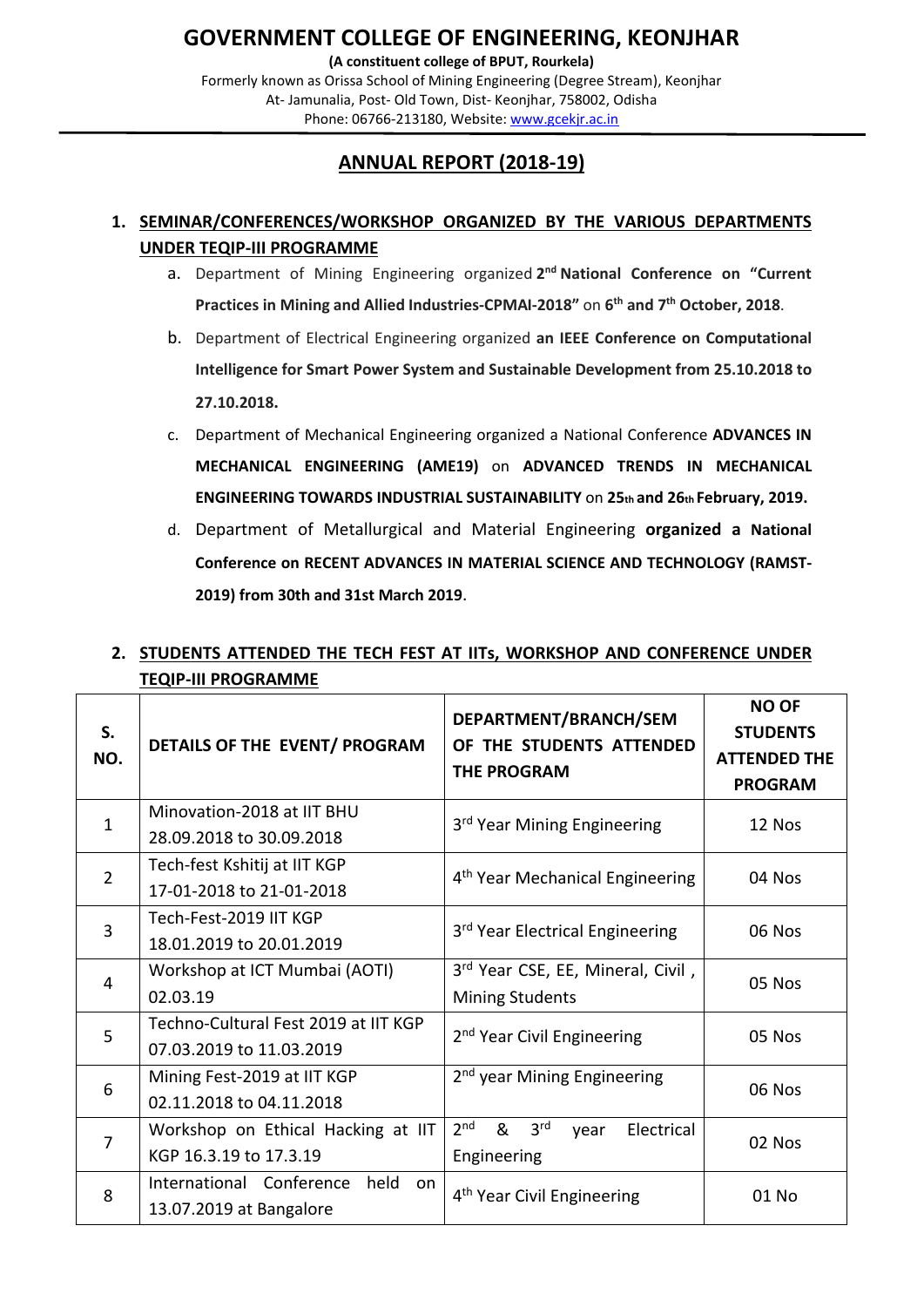**(A constituent college of BPUT, Rourkela)**

Formerly known as Orissa School of Mining Engineering (Degree Stream), Keonjhar At- Jamunalia, Post- Old Town, Dist- Keonjhar, 758002, Odisha Phone: 06766-213180, Website: [www.gcekjr.ac.in](http://www.gcekjr.ac.in/)

| 9  | Workshop on Robotics & IoT held on<br>27.10.2018 at IIT Hyderabad          | 4 <sup>th</sup> Year Electrical Engineering                                | 01 No  |
|----|----------------------------------------------------------------------------|----------------------------------------------------------------------------|--------|
| 10 | 4 <sup>th</sup> Year Mineral Engineering<br>Conference held at ISM Dhanbad |                                                                            | 01 No  |
| 11 | Conference held on 20.12.2018 at<br>Anantapuram, Andhra Pradesh            | $4^{\text{th}}$<br>Year Civil and 3rd<br>Year<br><b>Mining Engineering</b> | 02 Nos |
| 12 | Conference held on 19.08.2018 at<br>New Delhi                              | 4 <sup>th</sup> Year Mechanical Engineering                                | 01 No  |

#### 3. **LIST OF FACULTY ATTENDED TRAINING PROGRAMS/WORKSHOP/CONFERENCES DURING 2018-19 UNDER TEQIP-III PROGRAMME**

| S <sub>No</sub> | <b>Name</b>          | Program         | Subject                                                                            | <b>Place</b>              | <b>Time</b>                |
|-----------------|----------------------|-----------------|------------------------------------------------------------------------------------|---------------------------|----------------------------|
| $\mathbf{1}$    | Dayanidhi Jena       | Training        | <b>Financial Management</b><br><b>Training</b>                                     | Patna                     | 28/06/18<br>to<br>01/07/18 |
| $\overline{2}$  | R C Khamari          | Training        | Design and control of<br>Photovoltaic System                                       | NIT Rourkela              | 02/07/18<br>to<br>06/07/18 |
| 3               | N. C.Patel           | Conference      | MARC--2018                                                                         | <b>HMRITM</b><br>Delhi    | 19/07/18<br>to<br>20/07/18 |
| 4               | N. C.Patel           | Conference      | Recent innovation in<br>electrical electronics and<br>communication<br>engineering | KIIT<br>Bhubaneswar       | 27/07/18<br>to<br>29/07/18 |
| 5               | S S Dash             | <b>Training</b> | <b>PDT</b>                                                                         | <b>IIM Trichy</b>         | 05/08/18<br>to<br>11/08/18 |
| 6               | <b>Sitansu Das</b>   | Conference      | <b>RATE2018</b>                                                                    | <b>SVNIT Surat</b>        | 10/08/18<br>to<br>13/08/18 |
| $\overline{7}$  | Suman Das            | Conference      | <b>RATE2018</b>                                                                    | <b>SVNIT Surat</b>        | 10/08/18<br>to<br>13/08/18 |
| 8               | Mukesh Bathre        | Workshop        | Preparatory Workshop                                                               | <b>CET</b><br>Bhubaneswar | 18/08/18                   |
| 9               | <b>Mukesh Bathre</b> | Workshop        | <b>Gate Training</b>                                                               | SPIU<br>Bhubaneswar       | 10/08/18                   |
| 10              | Mukesh Bathre        | Workshop        | <b>Employment Skill Training</b>                                                   | Bhubaneswar               | 20/09/18                   |
| 11              | Adiraj Behra         | <b>Training</b> | <b>ICT Mumbai</b>                                                                  | <b>ICT Mumbai</b>         | 30/09/18<br>to<br>05/10/18 |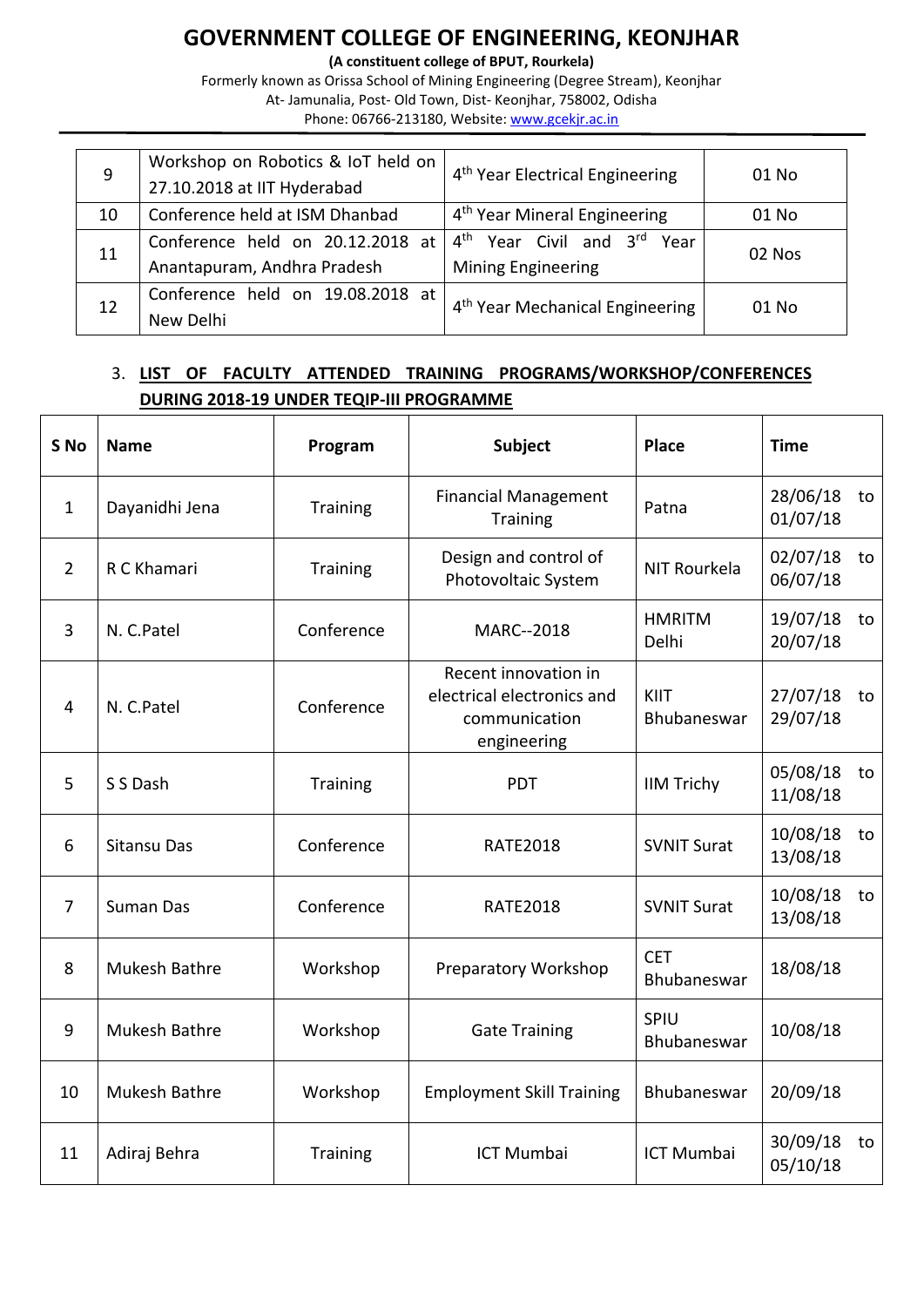**(A constituent college of BPUT, Rourkela)**

| 12 | <b>Alok Patel</b>            | <b>Training</b> | <b>ICT Mumbai</b><br><b>ICT Mumbai</b>                          |                          | 30/09/18<br>to<br>05/10/18 |
|----|------------------------------|-----------------|-----------------------------------------------------------------|--------------------------|----------------------------|
| 13 | Mukesh Bathre                | <b>Training</b> | <b>ICT Mumbai</b>                                               | <b>ICT Mumbai</b>        | 30/09/18<br>to<br>05/10/18 |
| 14 | N. C.Patel                   | <b>Training</b> | <b>ICT Mumbai</b>                                               | <b>ICT Mumbai</b>        | 30/09/18<br>to<br>05/10/18 |
| 15 | R C Mohapatra                | Training        | <b>ICT Mumbai</b>                                               | <b>ICT Mumbai</b>        | 30/09/18<br>to<br>05/10/18 |
| 16 | S S Dash                     | <b>Training</b> | <b>ICT Mumbai</b>                                               | <b>ICT Mumbai</b>        | 30/09/18<br>to<br>05/10/18 |
| 17 | Mukesh Bathre                | Workshop        | <b>Good Governance</b>                                          | <b>BIT Mesra</b>         | 08/10/18<br>to<br>09/10/18 |
| 18 | Adiraj Behera                | Workshop        | <b>Good Governance</b>                                          | <b>BIT Mesra</b>         | 08/10/18<br>to<br>09/10/18 |
| 19 | N. C.Patel                   | Conference      | <b>ICPEICES</b>                                                 | DTU Delhi                | 21/10/18<br>to<br>25/10/18 |
| 20 | Mukesh Bathre                | <b>Training</b> | <b>World Bank Procurement</b><br>and GEM                        | Bhubaneswar              | 05/11/18                   |
| 21 | R C Khamari                  | <b>Training</b> | <b>World Bank Procurement</b><br>and GEM                        | Bhubaneswar              | 05/11/18                   |
| 22 | Madhumita Pal                | Course          | Electromagnetic Field and<br>Waves Pedagogy and<br>computations | <b>IIT Bombay</b>        | 11/11/18<br>to<br>17/11/18 |
| 23 | Atul Kumar Ray               | Conference      | Applied and computational<br>mathematics                        | <b>IIT Kharagpur</b>     | 23/11/18<br>to<br>25/11/18 |
| 24 | Manoj Kumar<br>Senapati      | Workshop        | Smart grid and internet of<br>things                            | <b>CPRI</b><br>Bangalore | 28/11/18<br>to<br>01/12/18 |
| 25 | Sangram Keshari<br>Mahapatra | Workshop        | Smart grid and internet of<br>things                            | <b>CPRI</b><br>Bangalore | 28/11/18<br>to<br>01/12/18 |
| 26 | Mukesh Bathre                | Workshop        | <b>Equity Action Plan</b>                                       | Bhubaneswar              | 30/11/18                   |
| 27 | S Naidu Velagala             | Workshop        | <b>Equity Action Plan</b>                                       | Bhubaneswar              | 30/11/18                   |
| 28 | Deepak Kumar<br>agrawal      | Course          | Analysis of Mechanical<br>Systems                               | <b>IIT Guwahati</b>      | 04/12/18<br>to<br>09/12/18 |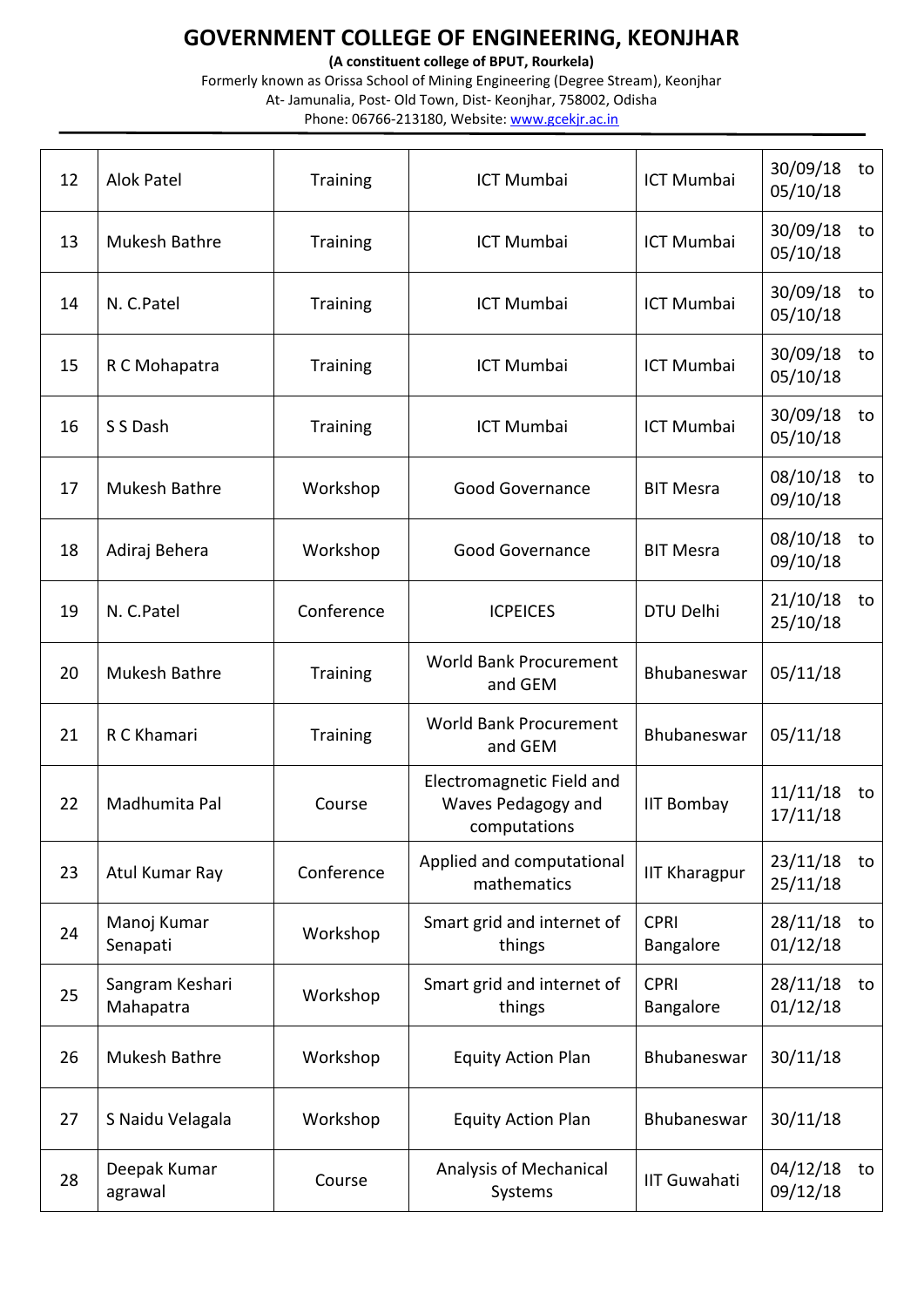**(A constituent college of BPUT, Rourkela)**

| 29 | Manoj Kumar<br>Pradhan           | Conference      | <b>IIT Guwahati</b><br><b>FICS-2018</b>                          |                               | 04/12/18<br>to<br>10/12/18 |
|----|----------------------------------|-----------------|------------------------------------------------------------------|-------------------------------|----------------------------|
| 30 | Sitansu Kumar Das                | Course          | Management of Hazardous<br>waste                                 | <b>IIT</b><br>Bhubaneswar     | 10/12/18<br>to<br>15/12/18 |
| 31 | Soumya Ranjan<br>Mallick         | Conference      | <b>ENCO-19</b>                                                   | Vigyan<br><b>Bhavan Delhi</b> | 19/12/18<br>to<br>23/12/18 |
| 32 | Suman Das                        | Course          | Management of Hazardous<br>waste                                 | IIT<br>Bhubaneswar            | 11/12/18<br>to<br>15/12/18 |
| 33 | N. C.Patel                       | Conference      | <b>Power Electronics</b>                                         | <b>MNIT Jaipur</b>            | 12/12/18<br>to<br>16/12/18 |
| 34 | Rakesh Ranjan<br>Shukla          | Workshop        | <b>Research Sensitization</b>                                    | Sambalpur                     | 26/12/18                   |
| 35 | Umakant Behara                   | Workshop        | <b>Research Sensitization</b>                                    | Sambalpur                     | 26/12/18                   |
| 36 | Yogesh Kumar Naik                | Workshop        | <b>Research Sensitization</b>                                    | Sambalpur                     | 26/12/18                   |
| 37 | <b>Alok Patel</b>                | Workshop        | Atal ranking of Institutions<br>on Innovation and<br>achievement | <b>SGITS Indore</b>           | 10/01/19<br>to<br>12/01/19 |
| 38 | Soumya Ranjan<br><b>Mallick</b>  | Workshop        | Atal ranking of Institutions<br>on Innovation and<br>achievement | <b>IMIT Cuttack</b>           | 10/01/19<br>to<br>19/01/19 |
| 39 | Mukesh Bathre                    | <b>Training</b> | <b>PMSS software</b>                                             | <b>YMCA</b><br>Faridabad      | 22/01/19<br>to<br>24/01/19 |
| 40 | Sonali Upadhya                   | Conference      | Advances in structural<br>technology                             | NIT Silchar                   | 30/01/19<br>to<br>04/02/19 |
| 41 | Adiraj Behra                     | Course          | Process of Metallurgy and<br>its environmental impact            | NIT Rourkela                  | 21/02/19<br>to<br>25/02/19 |
| 42 | Sudhansu Meher                   | Course          | Process of Metallurgy and<br>its environmental impact            | NIT Rourkela                  | 21/02/19<br>to<br>25/02/19 |
| 43 | Suchit Kumar Gupta               | Workshop        | AOTI <sub>19</sub>                                               | ICT Mumbai                    | 01/03/19<br>to<br>03/03/19 |
| 44 | <b>Yadav Mukesh</b><br>Rameshwar | Workshop        | AOTI <sub>19</sub>                                               | ICT Mumbai                    | 01/03/19<br>to<br>03/03/19 |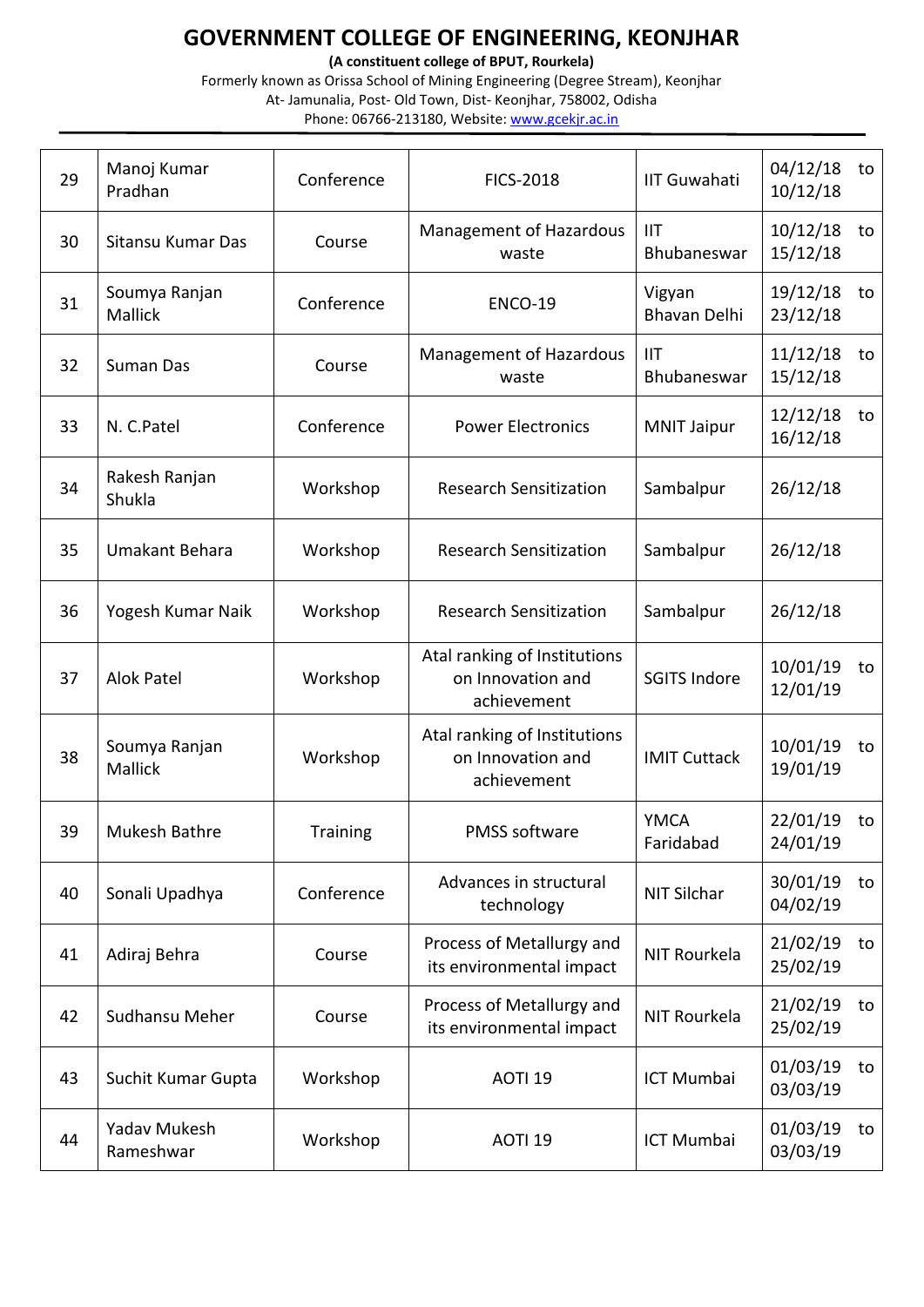**(A constituent college of BPUT, Rourkela)**

| 45 | Yogesh Kumar Naik         | Course               | <b>Power Electronics for</b><br><b>Green Energy</b>                    | <b>NIT Raipur</b>                   | 05/03/19<br>11/03/19    | to |
|----|---------------------------|----------------------|------------------------------------------------------------------------|-------------------------------------|-------------------------|----|
| 46 | Mani Thakur               | Seminar<br>Conducted | <b>Materials for Advanced</b><br>Technology                            | <b>GCE Keonjhar</b>                 | 06/03/19                |    |
| 47 | Asit Kumar D              | Workshop             | <b>Water Urbanization</b>                                              | <b>VSSUT Burla</b>                  | 12/03/19<br>16/03/19    | to |
| 48 | N. C.Patel                | Workshop             | <b>PMSS software</b>                                                   | Jadhavpur<br>University             | 11/03/19<br>14/03/19    | to |
| 49 | Mani Thakur               | Workshop             | <b>PMSS software</b>                                                   | Jadhavpur<br>University             | 11/03/19<br>14/03/19    | to |
| 50 | S Naidu Velagala          | Conference           | Equity - Achievements and<br>challenges in India                       | College<br>of<br>Engg. Pune         | 14/03/19<br>16/03/19    | to |
| 51 | Hamid Raza                | Conference           | Digital Pedagogy                                                       | <b>AICTE</b><br><b>New</b><br>Delhi | 31/03/19<br>04/04/19    | to |
| 52 | <b>Kumar Aadars</b>       | Course               | Environmental air and<br>noise pollution                               | <b>IIT Guwahati</b>                 | 22/04/19<br>26/04/19    | to |
| 53 | Mani Thakur               | Conference           | Digital Pedagogy                                                       | <b>IIT Guwahati</b>                 | 22/04/19<br>26/04/19    | to |
| 54 | Partha Sarathi<br>Mishara | Conference           | Digital Pedagogy                                                       | <b>IIT Guwahati</b>                 | 22/04/19<br>26/04/19    | to |
| 55 | S S Dash                  | Conference           | ICAIECES-19 at SRM                                                     | <b>SRM Chennai</b>                  | 10/04/19<br>13/04/19    | to |
| 56 | S S Dash                  | Conference           | <b>CISC-19</b>                                                         | <b>AIST</b><br>Rajampet             | 08/04/19 to<br>10/04/19 |    |
| 57 | N. C.Patel                | Training             | Workshop on web based<br>academic MIS                                  | <b>SPCE Andheri</b>                 | 07/04/19<br>09/04/19    | to |
| 58 | <b>Sitansu Das</b>        | <b>Training</b>      | Workshop on web based<br>academic MIS                                  | <b>SPCE Andheri</b>                 | 07/04/19<br>09/04/19    | to |
| 59 | Sudhansu Meher            | Conference           | ICAMER-19 at NIT<br>Warangal                                           | NIT Warangal                        | 01/05/19<br>05/05/19    | to |
| 60 | Manoj Kumar<br>Senapati   | Course               | Simulation of power<br>electronics converters<br>serving to hydropower | <b>IIT Roorkee</b>                  | 20/05/19<br>24/05/19    | to |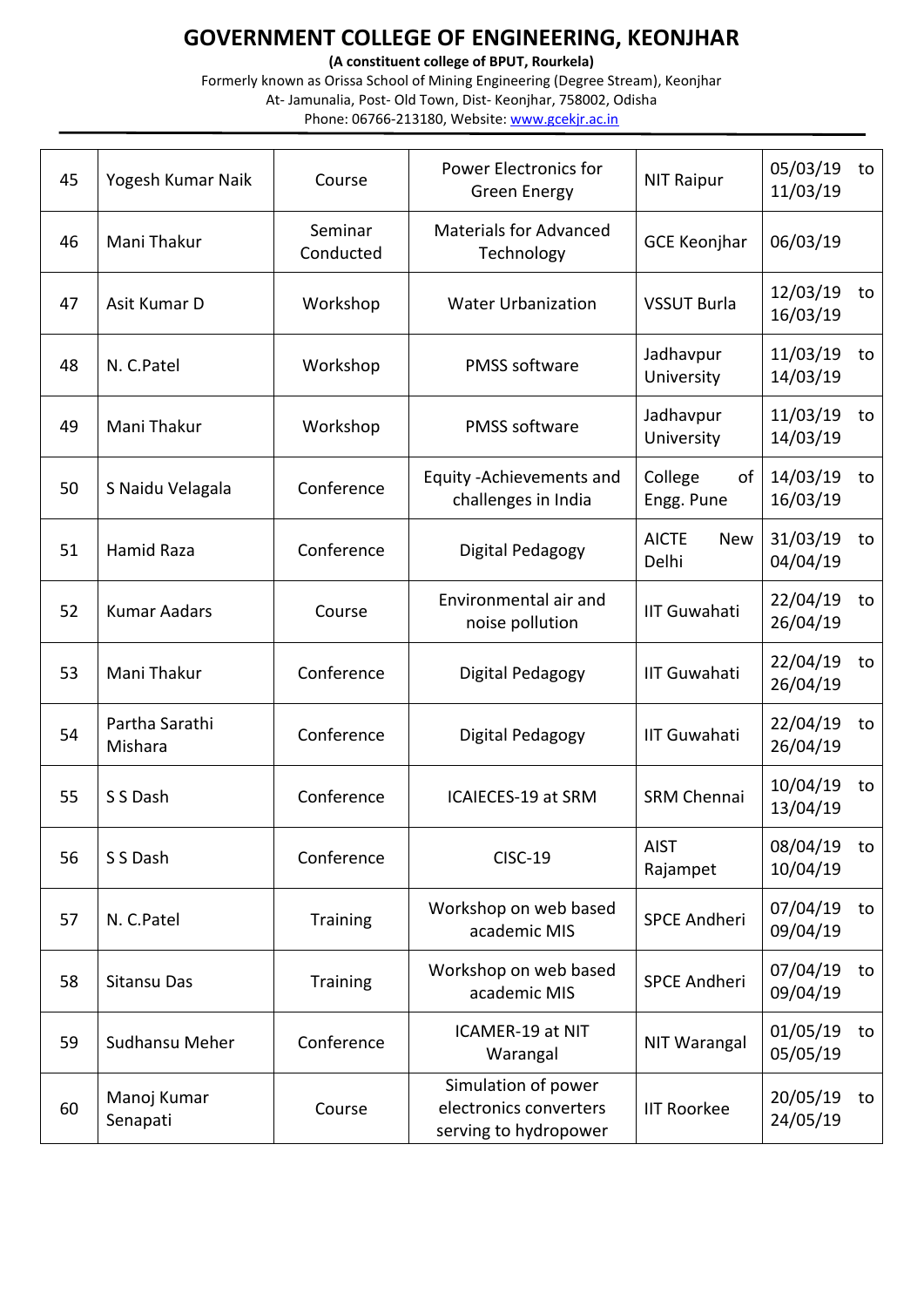**(A constituent college of BPUT, Rourkela)**

| 61 | Sasmita Choudhary               | Course     | Simulation of power<br>electronics converters<br>serving to hydropower<br>plants | <b>IIT Roorkee</b> | 19/05/19<br>25/05/19 | to |
|----|---------------------------------|------------|----------------------------------------------------------------------------------|--------------------|----------------------|----|
| 62 | Soumya Ranjan<br><b>Mallick</b> | Course     | <b>Scanning Electron</b><br>Microscopy                                           | <b>IIT Roorkee</b> | 17/05/19<br>21/05/19 | to |
| 63 | Sudhansu Meher                  | Conference | <b>ICIPDIMS</b>                                                                  | NIT Rourkela       | 17/05/19<br>18/05/19 | to |
| 64 | Atul Kumar Ray                  | Workshop   | Workshop on Collaborative<br><b>Research Proposals</b>                           | Bhubaneswar        | 20/05/19             |    |
| 65 | Atul Kumar Ray                  | Workshop   | Workshop on Advanced<br>Pedagogy                                                 | <b>IIT Indore</b>  | 17/06/19<br>21/06/19 | to |
| 66 | Duriya Murali                   | Workshop   | Workshop on Collaborative<br><b>Research Proposals</b>                           | Bhubaneswar        | 20/05/19             |    |
| 67 | Duriya Murali                   | Workshop   | Workshop on Advanced<br>Pedagogy                                                 | <b>IIT Indore</b>  | 17/06/19<br>21/06/19 | to |
| 68 | <b>Hamid Raza</b>               | Workshop   | Workshop on Collaborative<br>Research Proposals                                  | Bhubaneswar        | 20/05/19             |    |
| 69 | Jashashree Ray                  | Workshop   | Workshop on Collaborative<br>Research Proposals                                  | Bhubaneswar        | 20/05/19             |    |
| 70 | Jashashree Ray                  | Workshop   | Workshop on Advanced<br>Pedagogy                                                 | <b>IIT Indore</b>  | 17/06/19<br>21/06/19 | to |
| 71 | Mani Thakur                     | Workshop   | Workshop on Collaborative<br><b>Research Proposals</b>                           | Bhubaneswar        | 20/05/19             |    |
| 72 | Mani Thakur                     | Workshop   | Workshop on Advanced<br>Pedagogy                                                 | <b>IIT Indore</b>  | 17/06/19<br>21/06/19 | to |
| 73 | Manoj Kumar<br>Pradhan          | Workshop   | Workshop on Collaborative<br><b>Research Proposals</b>                           | Bhubaneswar        | 20/05/19             |    |
| 74 | Manoj Kumar<br>Pradhan          | Workshop   | Workshop on Advanced<br>Pedagogy                                                 | <b>IIT Indore</b>  | 17/06/19<br>21/06/19 | to |
| 75 | Moumita Kundu                   | Workshop   | Workshop on Collaborative<br><b>Research Proposals</b>                           | Bhubaneswar        | 20/05/19             |    |
| 76 | Moumita Kundu                   | Workshop   | Workshop on Advanced<br>Pedagogy                                                 | <b>IIT Indore</b>  | 17/06/19<br>21/06/19 | to |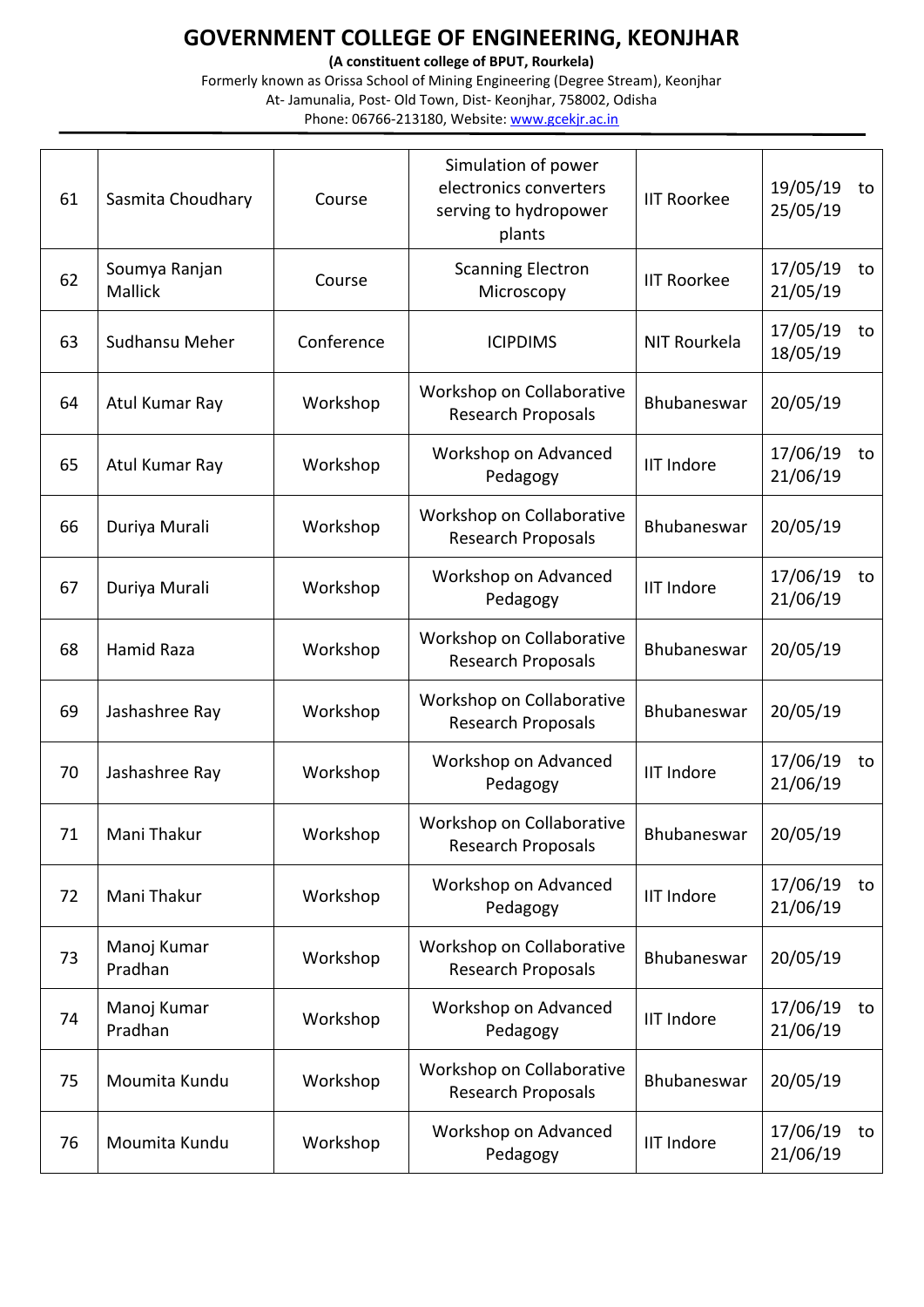**(A constituent college of BPUT, Rourkela)**

| 77 | Partha Sarathi<br>Mishara        | Workshop        | Workshop on Collaborative<br><b>Research Proposals</b> | Bhubaneswar             | 20/05/19                   |
|----|----------------------------------|-----------------|--------------------------------------------------------|-------------------------|----------------------------|
| 78 | Pradeep Patnawar                 | Workshop        | Workshop on Collaborative<br><b>Research Proposals</b> | Bhubaneswar             | 20/05/19                   |
| 79 | Pradeep Patnawar                 | Workshop        | Workshop on Advanced<br>Pedagogy                       | <b>IIT Indore</b>       | 17/06/19<br>to<br>21/06/19 |
| 80 | Prashant Kumar<br>Mandal         | Workshop        | Workshop on Collaborative<br><b>Research Proposals</b> | Bhubaneswar             | 20/05/19                   |
| 81 | Prashant Kumar<br>Mandal         | Workshop        | Workshop on Advanced<br>Pedagogy                       | <b>IIT Indore</b>       | 17/06/19<br>to<br>21/06/19 |
| 82 | S Naidu Velagala                 | Workshop        | Workshop on Collaborative<br><b>Research Proposals</b> | Bhubaneswar             | 20/05/19                   |
| 83 | Suchit Kumar Gupta               | Workshop        | Workshop on Collaborative<br><b>Research Proposals</b> | Bhubaneswar             | 20/05/19                   |
| 84 | Suchit Kumar Gupta               | Workshop        | Workshop on Advanced<br>Pedagogy                       | <b>IIT Indore</b>       | 17/06/19<br>to<br>21/06/19 |
| 85 | <b>Yadav Mukesh</b><br>Rameshwar | Workshop        | Workshop on Collaborative<br><b>Research Proposals</b> | Bhubaneswar             | 20/05/19                   |
| 86 | <b>Yadav Mukesh</b><br>Rameshwar | Workshop        | Workshop on Advanced<br>Pedagogy                       | <b>IIT Indore</b>       | 17/06/19<br>to<br>21/06/19 |
| 87 | Adiraj Behra                     | Course          | <b>Scanning Electron</b><br>Microscopy                 | <b>IIT Roorkee</b>      | 16/06/19<br>to<br>22/06/19 |
| 88 | Manoj Kumar<br>Senapati          | Conference      | ICAEEC-19                                              | <b>IIIT Allahabad</b>   | 30/05/19 to<br>02/06/19    |
| 89 | S S Mishra                       | Course          | <b>Scanning Electron</b><br>Microscopy                 | <b>IIT Roorkee</b>      | 16/06/19<br>to<br>22/06/19 |
| 90 | Suman Das                        | Conference      | Conference on Transport<br>Research                    | <b>IIT Bombay</b>       | 25/05/19<br>to<br>01/06/19 |
| 91 | Umakant Behara                   | Course          | <b>Scanning Electron</b><br>Microscopy                 | <b>IIT Roorkee</b>      | 16/06/19<br>to<br>22/06/19 |
| 92 | S Naidu Velagala                 | Course          | Faculty development<br>course                          | <b>JNTU</b><br>Kakinada | 04/06/19<br>to<br>15/06/19 |
| 93 | Ranjan Kumar<br>Mohapatro        | <b>Training</b> | <b>Summer Research Training</b><br>at ICT Mumbai       | ICT Mumbai              | 18/06/19<br>to<br>28/06/19 |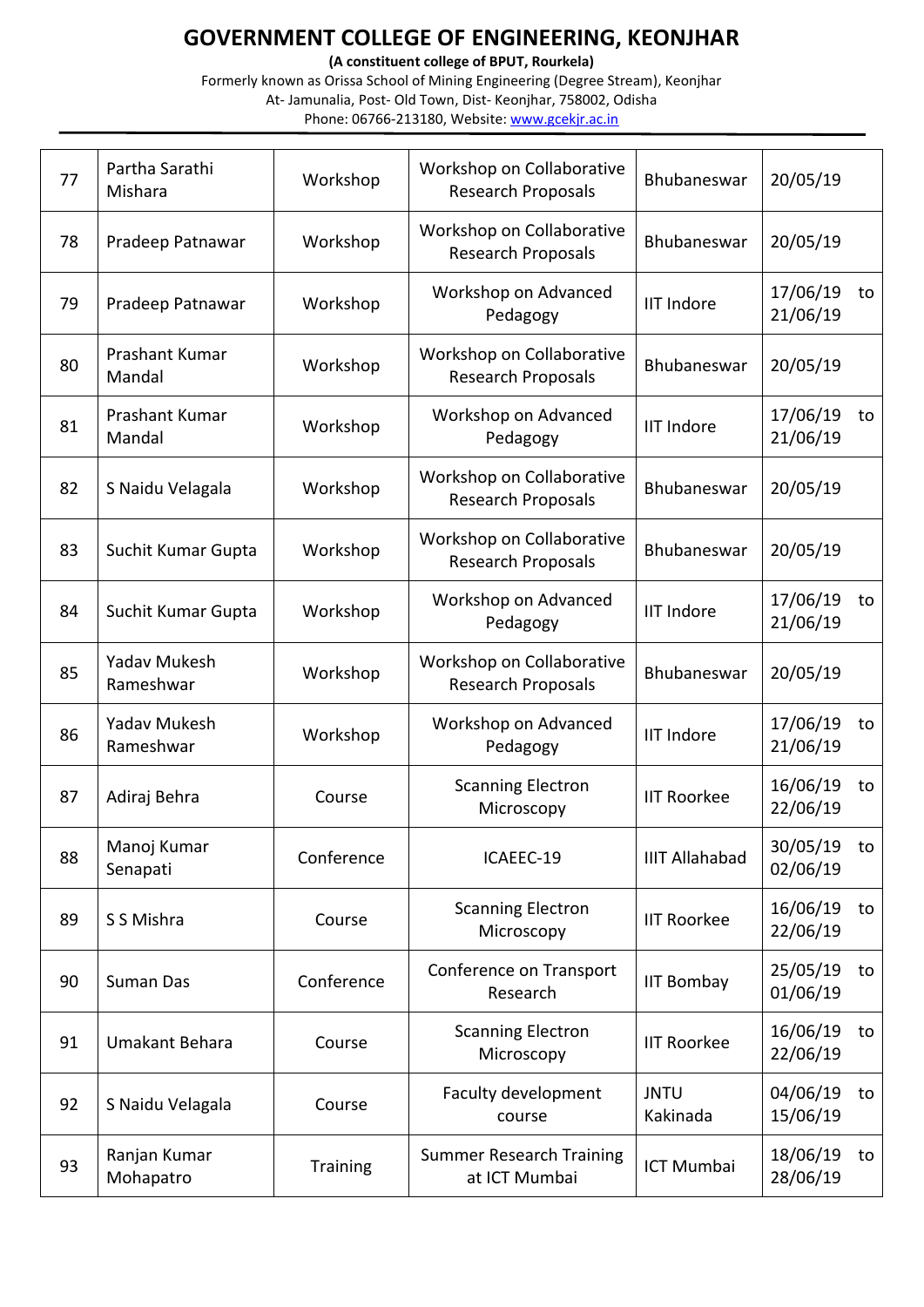**(A constituent college of BPUT, Rourkela)**

Formerly known as Orissa School of Mining Engineering (Degree Stream), Keonjhar At- Jamunalia, Post- Old Town, Dist- Keonjhar, 758002, Odisha Phone: 06766-213180, Website: [www.gcekjr.ac.in](http://www.gcekjr.ac.in/)

| 94 | Pradeep Patanwar   | Course | Summer Training Course on<br>'ROBOTICS & AI'        | <b>IIITDM</b><br>Jabalpur | 23/06/19<br>29/06/19 | to |
|----|--------------------|--------|-----------------------------------------------------|---------------------------|----------------------|----|
| 95 | Suchit Kumar Gupta | Course | Summer Training Course on<br>'ROBOTICS & AI'        | <b>MNIT Jaipur</b>        | 23/06/19<br>29/06/19 | to |
| 96 | Mani Thakur        | Course | <b>Summer Training Course on</b><br>'ROBOTICS & AI' | NIT Patna                 | 23/06/19<br>29/06/19 | to |

#### **4. CONSULTANCY/PROJECT**

Mechanical, Electrical, Mining and Metallurgical Department have been providing Laboratory facilities to Institute of Engineers (India) for their AMIE candidates for training them on laboratory skills.

#### **5. CURRICULAR AND CO-CURRICULAR ACTIVITIES**

- a. Institutional Annual Tech Fest 2019 organized by the students.
- b. Institutional Annual Sport Meet 2019 organized by the students.

#### **6. STUDENTS UNDERGONE FOR MANDATORY INTERNSHIPS PROGRAMME IN 2018-19**

| <b>S. NO.</b> | <b>DEPARTMENT</b>                    | YEAR/SEM             | <b>NO OF STUDENTS</b> |
|---------------|--------------------------------------|----------------------|-----------------------|
| 1             | <b>Mechanical Engineering</b>        | 3rd Year             | 69                    |
| 2             | <b>Electrical Engineering</b>        | 3rd Year             | 69                    |
| 3             | <b>Mining Engineering</b>            | 3rd Year             | 79                    |
| 4             | <b>Mineral Engineering</b>           | 3rd Year             | 32                    |
| 5             | Metallurgical & Material Engineering | 3rd Year             | 58                    |
| 6             | Computer Science & Engineering       | 3rd Year             | 57                    |
| 7             | Civil Engineering                    | 3rd Year             | 69                    |
| 8             | <b>Mechanical Engineering</b>        | $2nd$ Year           | 53                    |
| 9             | <b>Electrical Engineering</b>        | $2nd$ Year           | 55                    |
| 10            | <b>Mining Engineering</b>            | 2 <sup>nd</sup> Year | 61                    |
| 11            | <b>Mineral Engineering</b>           | $2nd$ Year           | 3                     |
| 12            | Metallurgical & Material Engineering | 2 <sup>nd</sup> Year | 14                    |
| 13            | Computer Science & Engineering       | 2 <sup>nd</sup> Year | 45                    |
| 14            | Civil Engineering                    | 2 <sup>nd</sup> Year | 56                    |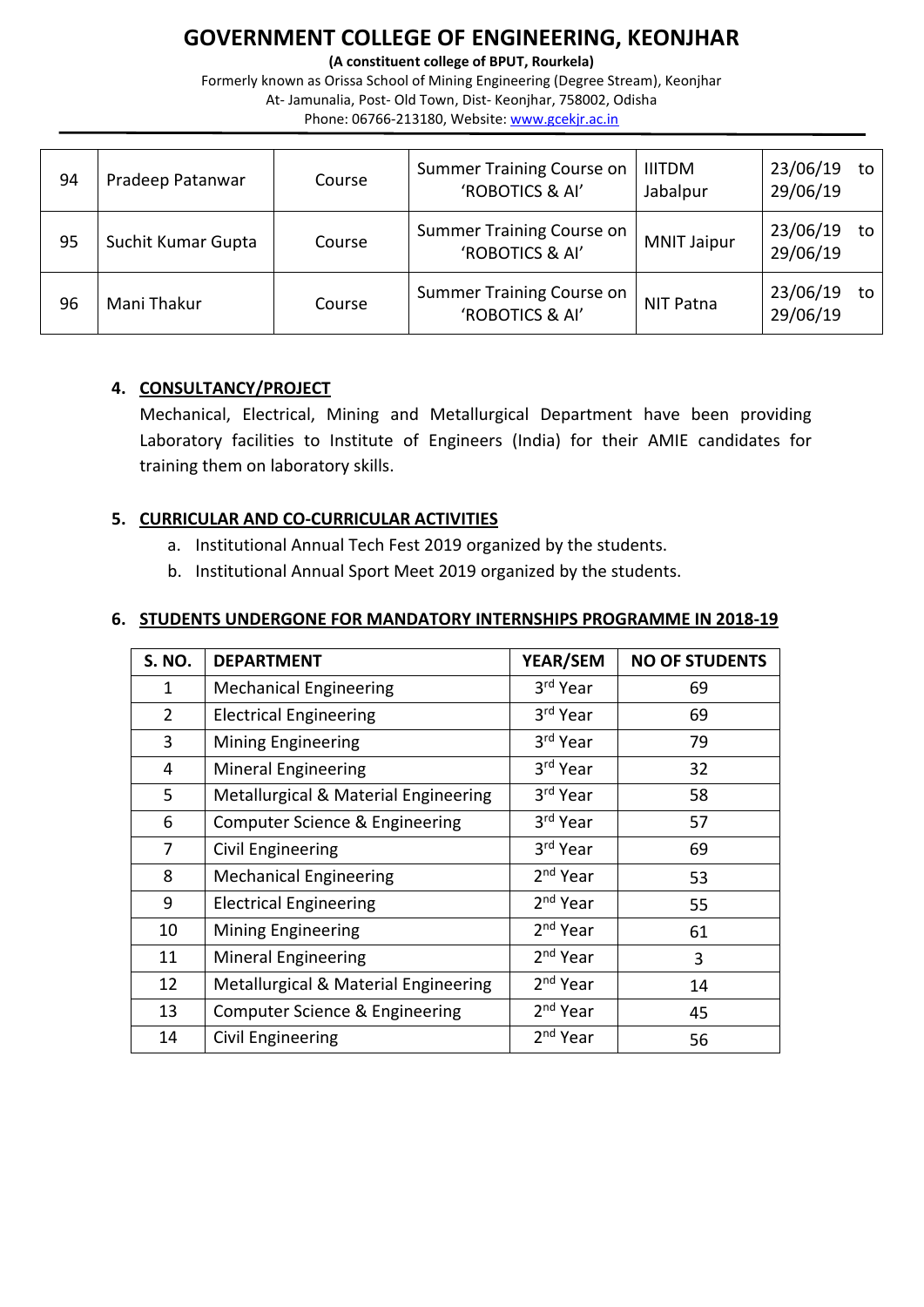**(A constituent college of BPUT, Rourkela)**

Formerly known as Orissa School of Mining Engineering (Degree Stream), Keonjhar At- Jamunalia, Post- Old Town, Dist- Keonjhar, 758002, Odisha Phone: 06766-213180, Website: [www.gcekjr.ac.in](http://www.gcekjr.ac.in/)

#### **7. PLACEMENT STATISTICS (YEAR 2018-19)**

| S <sub>No</sub> | Course Branch  |                                         | <b>Number of</b><br>students<br>placed | Name of the<br><b>Companies/Industries</b>                                                                                                                                                                                                                                                   |
|-----------------|----------------|-----------------------------------------|----------------------------------------|----------------------------------------------------------------------------------------------------------------------------------------------------------------------------------------------------------------------------------------------------------------------------------------------|
| $\mathbf{1}$    |                | B. Tech Mining Engineering              | 16                                     | 1. Vedanta<br>Maheshwari Mining<br>2.<br>S N Mohanty Mines<br>3.<br><b>Orica Explosives</b><br>4.                                                                                                                                                                                            |
| $\overline{2}$  |                | B. Tech Electrical Engineering          | 3                                      | Epic Research Pvt. Ltd.<br>1.                                                                                                                                                                                                                                                                |
| 3               | <b>B.</b> Tech | Mechanical<br>Engineering               | 3                                      | Epic Research Pvt. Ltd.<br>1.                                                                                                                                                                                                                                                                |
| 4               | B. Tech        | Metallurgy & Material<br>Engineering    | 10                                     | KISCO Castings India Ltd, Punjab<br>1.<br>Orient Abrasives Ltd, Porbandar<br>2.<br>Epic research Ltd, Indore<br>3.<br>4. Ferro Alloys Ltd, Rourkela<br>5. Visakhapatnam Steel Plant,<br>Nilachal Iron & Power Ltd, Jamshedpur<br>6.<br>7. Innocule Materials & Additives Ltd,<br>Bhubaneswar |
| 5               |                | B. Tech Mineral Engineering             | $\overline{7}$                         | 1. Global Talcher                                                                                                                                                                                                                                                                            |
| 6               |                | B. Tech Civil Engineering               | 3                                      | 1. TCS,<br>2. Wipro,<br>3.<br>Epic Research Pvt. Ltd                                                                                                                                                                                                                                         |
| 7               | B. Tech        | Computer<br>Science<br>&<br>Engineering | 11                                     | Wipro<br>1.<br><b>Mphasis</b><br>2.<br><b>Tata consultancy Services</b><br>3.<br>Mindtree<br>4.<br>Cognizant<br>5.<br>Accenture<br>6.<br>7.<br>Genpact<br>8.<br>MentorNote                                                                                                                   |